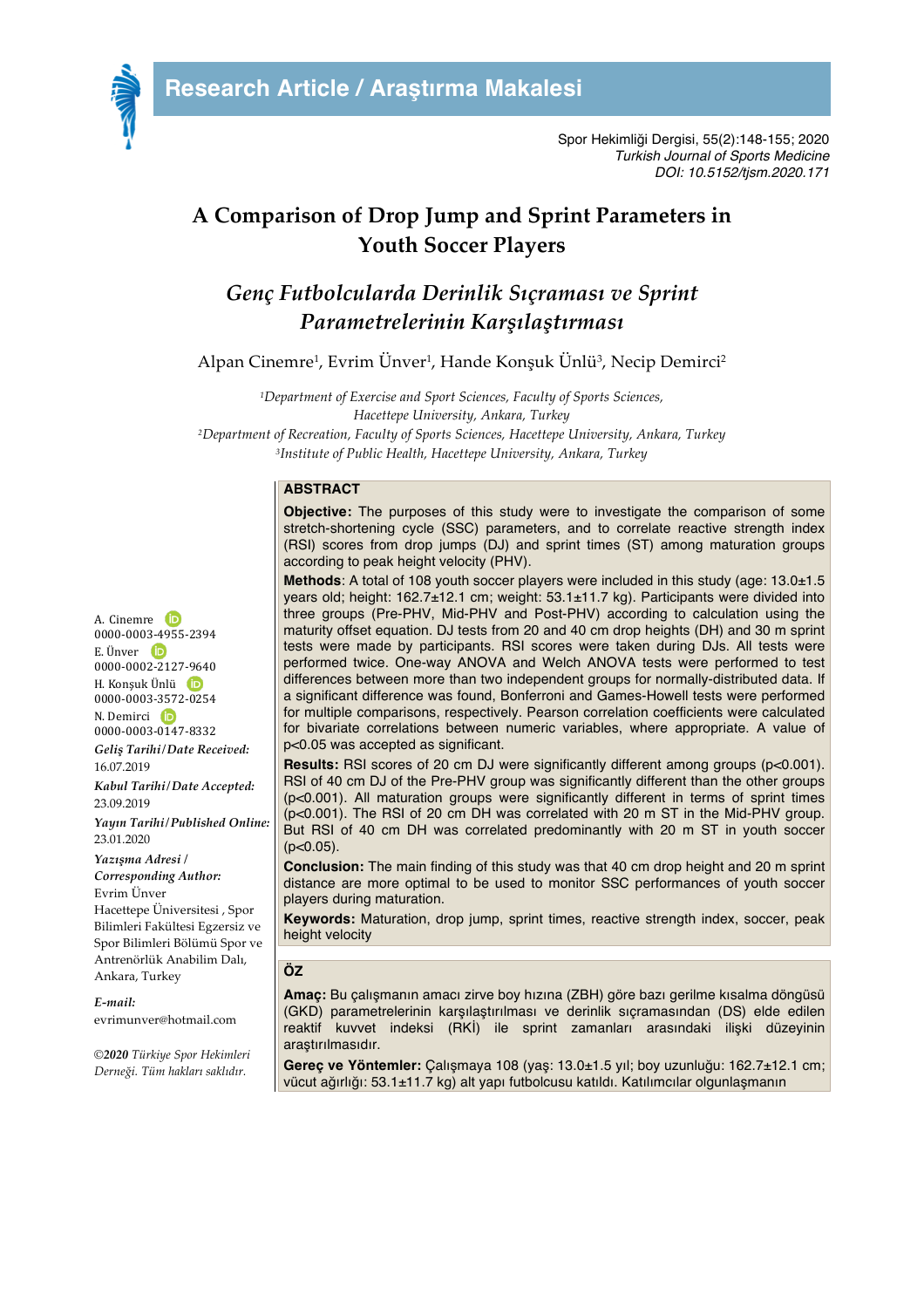başlangıcı eşitliği hesaplanarak üç gruba (ZBH-öncesi, ZBH-sırası ve ZBH-sonrası) bölündü. Katılımcılar 20-40 cm düşüş yüksekliğinden (DY) derinlik sıçramaları ile 30 m sprint testi gerçekleştirdiler. RKİ değerleri DS sırasında elde edildi. Testler iki kez yapıldı. Gruplar arasındaki farklar tek yönlü ANOVA ve Welch ANOVA testleri ile belirlendi. Gruplar arası anlamlı bir farkın çıkması durumunda ise Bonferroni ve Games-Howel testleri ile çoklu karşılaştırma yapıldı. İki değişkenli korelasyonlar için Pearson korelasyon katsayısı hesaplandı. Anlamlılık düzeyi p<0.05 olarak kabul edildi.

**Bulgular:** 40 cm'den elde edilen RKİ değerleri açısından ZBH-öncesi grubu diğer gruplardan anlamlı olarak farklıydı (p<0.001). Olgunlaşma gruplarının hepsi sprint zamanları açısından anlamlı olarak farklıydı (p<0.001). ZBH-sırası grubunda 20 cm DY'den elde edilen RKİ ile 20 m sprint zamanı arasında anlamlı korelasyon elde edildi. Ancak, genel olarak bütün gruplarda 40 cm DY'den elde edilen RKİ ile 20 m sprint zamanının anlamlı olarak ilişkili olduğu bulundu  $(p<0.05)$ .

**Sonuç:** Bu çalışmanın ana bulgusu, 40 cm DS ile 20 m sprint mesafesinin alt yapı futbolcularında olgunlaşma sürecinde GKD'nin performansı ve takibi için kullanımının daha uygun olduğudur.

**Anahtar Sözcükler:** Olgunlaşma, derinlik sıçraması, sprint zamanı, reaktif kuvvet indeksi, futbol, zirve boy hızı

**Available at:** http://journalofsportsmedicine.org and http://dx.doi.org/10.5152/tjsm.2020.171

**Cite this article as:** Cinemre A, Unver E, Konsuk Unlu H, Demirci N. A Comparison of drop jump and sprint parameters in youth soccer players. *Turk J Sports Med*. 2020;55(2):148-55.

#### **INTRODUCTION**

During human locomotion, such as running, jumping, hopping etc., muscle contraction is typified by a combination of eccentric lengthening followed immediately by concentric shortening contraction, termed as stretch shortening cycle (SSC) (1). This counter-movement produces muscle force, a mechanism affected by stretch reflex, tendon elongation, reactivation, and residual force enhancement (2). The ability of athletes to effectively use the stretch shortening cycle is important in many sports such as soccer  $(3,4)$ .

Reactive Strength Index (RSI) is generally described as an individual's muscles' ability to change quickly from eccentric to concentric contraction, which is considered as a measure of 'explosiveness' (5,6). RSI is one of a score of variables in evaluating jump performance in soccer players. RSI is a measure to quantify SSC function, and has been shown to increase with age in the youth (7,8). Studies reveal that RSI is effected by maturation  $(9,10)$ .

Physical performance is related to biological maturation during childhood and adolescence  $(11,12)$ . It is stated by pediatricians and clinicians that considering biological maturation in developing training programs to optimize training adaptation, and minimize the occurrence of health problems is important (13). Therefore, observing the development of physical performance in terms of SSC outputs is critical, while

these outputs depend on maturation status  $(14)$ . The purposes of this study are to compare the differences of some SSC parameters (jump and sprint) and to correlate RSI scores obtained from drop jumps with sprint times, among maturation groups (pre-, mid- and post-PHV).

## **MATERIAL AND METHODS**

#### *Participants*

A total of 108 male football players (Age 14.0  $\pm$ 1.5 yrs; height  $162.7 \pm 12.1$  cm; weight  $53.1 \pm 12.1$ 11.7 kg) were included in this study. Their training programs included only technical and tactical exercises except plyometrics, or other physical conditioning contents, from the beginning of their soccer life. Before the study, each participant's coaches and parents were informed about measurement procedures. Written consent to participate in the study was obtained from them in accordance with the Declaration of Helsinki. Ethical approval was provided by the Noninterventional Clinical Researches Ethics Board of Hacettepe University.

### *Procedure*

All tests were carried out in the indoor sports facilities of Hacettepe University Faculty of Sport Sciences. All tests were run on the same day. The measurement sequence was randomly designed. Before testing, physical characteristics such as weight, height and sitting height were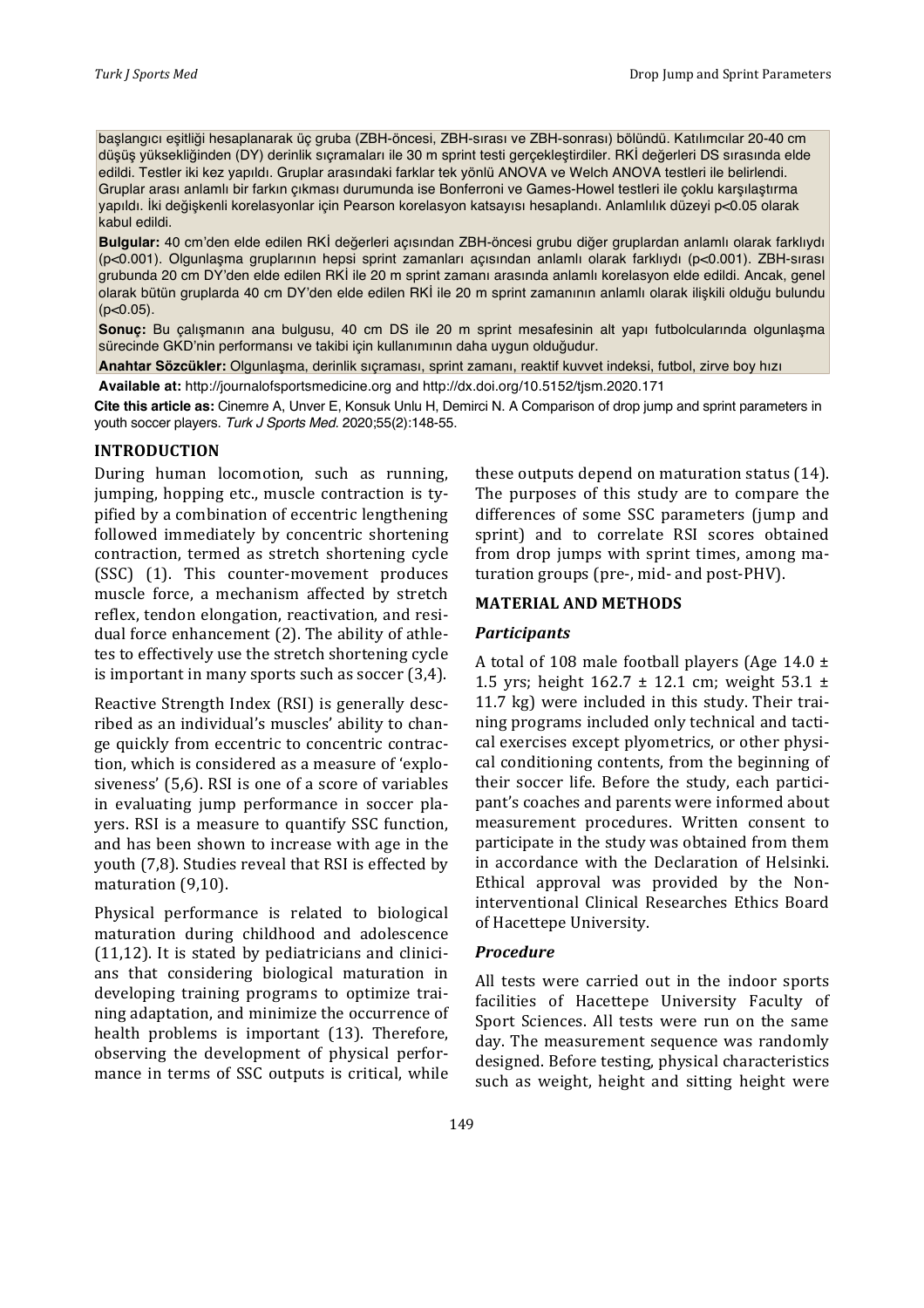assesed by using a digital platform scale (Tanita TBF 401-A, Japan) and a stadiometer (Holtain Ltd, UK). Then, a warm-up protocol was performed similar to that in training or match, usual for all participants. It took no more than 15 min and consisted of jogging and dynamic warm-up exercises. After the warm-up, drop jump  $(D)$ tests from 20 and 40 cm drop heights (DH) were made before a 30 m sprint test. Each jump test was carried out twice and 1 min rest was given between each trial. Also a 10 min rest was given between DJ tests and the 30 m sprint test. Apart  $30$  m sprint times,  $10$  m and  $20$  m split times were also recorded. The sprint test was also performed twice and a 5 min rest period was given between each trial.

## *Performance Tests*

*Drop jump (DJ)* test: DJ tests were performed from 20 cm and 40 cm drop heights. During each test, participants were instructed to hold their hands on their waist, and to step off by one leg without jumping from the box and landing with both legs. They were also instructed to jump vertically as fast as possible after landing, and to land to the same take-off point. Each jump test was performed twice, and the highest jump height and the highest RSI scores were recorded by the Fusion Sport Smart Jump system (Australia).

*Sprint test:* The 30 m sprint run test was used to evaluate sprinting ability in this study. Timing gates of Fusion Sport Smart Speed were placed at the  $10$  m,  $20$  m and  $30$  m marks to score intermediate times during the sprint run. Participants were instructed to start from a standing start position, without any runs or movements to accelerate before the start line. After two trials, which were performed before and after a 5 min resting period, the fastest 30 m sprint times were recorded.

*Estimation of age at peak height velocity (PHV):* PHV is a useful tool to determine the maturation status of children during childhood and adolescence. Estimating the timing of maturation through PHV can be done during these periods.

Age predicted at PHV was calculated by using the below-given equation  $(EQ1)$  (15). This equation yields chronological status around PHV. In this study, participants were between  $-4$  and  $+1$ year around PHV. While -4 years means that the participant has still four years until PHV, and  $+1$ year means that a year elapsed since PHV. Participants were divided into three groups as the prePHV  $(-4, -1 \text{ yrs})$ , midPHV  $(-1, 1 \text{ yrs})$ , and postPHV groups  $(1, 2 \text{ yrs})$ .

**EQ1**: Maturity offset =-9.236 +  $(0.0002708 \text{ x}$ (leg length x sitting height)) +  $(-0.001663 \times (Age \times$  $\text{leg length)} + (0.007216 \times (\text{Age x sitting height}))$  $+$  (0.02292 x (mass by stature ratio x 100)).

### *Statistical Analyses*

Statistical analysis was performed using the IBM SPSS Statistics program  $v23.0$ . The goodness of fit test of numeric variables to normal distribution was determined using Shapiro-Wilk (for  $n \leq 50$  and Kolmogorov-Smirnov (for  $n > 50$ ) tests. Descriptive statistics were presented as mean  $\pm$  SD, median, 1<sup>st</sup> quartile, 3<sup>rd</sup> quartile, minimum and maximum. One way ANOVA (when homogeneity of variances assumption was satisfied) and Welch ANOVA (when homogeneity of variances assumption was not satisfied) tests were performed to test the difference between more than two independent groups for normally-distributed data. If significant difference is present, Bonferroni and Games-Howell tests were performed for multiple comparisons, respectively. Pearson correlation coefficient was calculated for bivariate correlations between numeric variables where appropriate. A p-value below 0.05 was accepted as significant.

## **RESULTS**

Descriptive statistics can be observed in Table 1. These were the overall values without consideration of maturation status. Accordingly, the age range was betweeen 11 to 16 years and mean BMI was 19.8±2.3 kg/m<sup>2</sup>.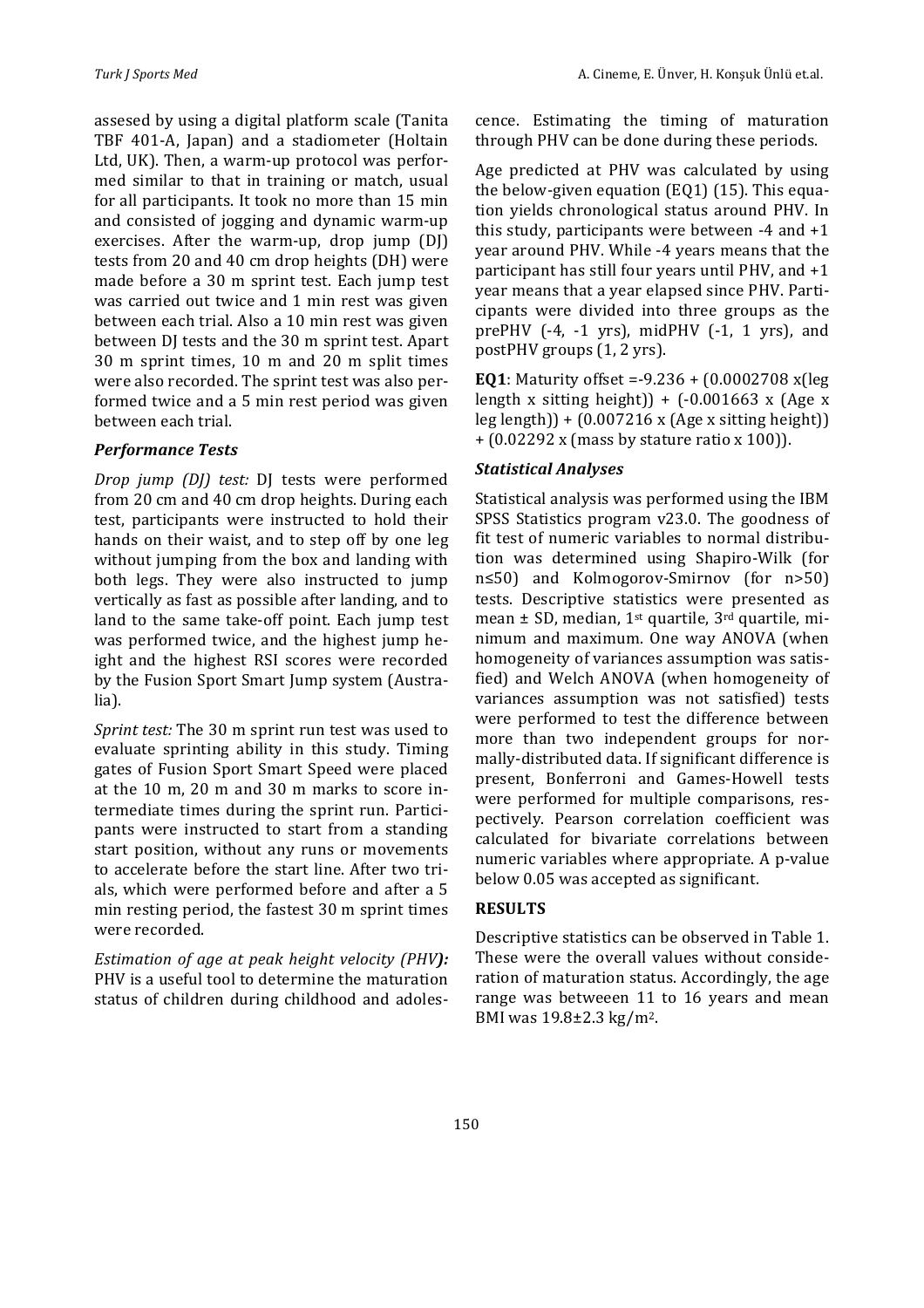| <b>Parameters</b>              | Mean±SD          | <b>Median</b> | $1st$ qua.-3 <sup>rd</sup> qua. | Minimum | <b>Maximum</b> |
|--------------------------------|------------------|---------------|---------------------------------|---------|----------------|
| Age (yrs)                      | $14.0 \pm 1.5$   | 14.0          | 13.0-15.0                       | 11.0    | 16.0           |
| <b>Height</b> $(cm)$           | $162.7 \pm 12.1$ | 163.7         | 153.7-172.1                     | 137.6   | 186.2          |
| Weight $(kg)$                  | $53.1 \pm 11.7$  | 53.5          | 43.5-61.4                       | 28.1    | 77.8           |
| <b>Sitting height (cm)</b>     | $85.3 \pm 6.9$   | 85.2          | 79.9-91.2                       | 69.7    | 99.4           |
| Leg length $(cm)$              | $77.4 \pm 6.0$   | 77.7          | 72.9-81.1                       | 64.7    | 92.6           |
| <b>BMI</b> ( $\text{kg/m}^2$ ) | $19.8 \pm 2.3$   | 19.9          | 18.2-21.1                       | 14.8    | 27.4           |

**Table 1.** Descriptive statistics of participants

*BMI: body mass index: n=108* 

#### *Drop jump heights*

The post-PHV group displayed the highest jump heights from both 20 cm (29.5  $\pm$  5.0 cm) and 40 cm  $(30.8 \pm 5.1 \text{ cm})$  drop heights than other groups. The lowest scoring group was the pre-PHV group in both drop jumps  $(22.1 \pm 2.9 \text{ cm})$ and  $22.8 \pm 3.8$  cm respectively). Drop jump heights reveal a linear increase through maturation groups. In both 20 cm and 40 cm drop jumps, jump heights were differed significantly among groups  $(p<0.001)$  (Table 2).

#### *RSI scores*

The linear increase of RSI scores (mm/ms) through maturation groups were similar with respect to DJ heights. The highest RSI scores were in the post-PHV group in both  $20 \text{ cm}$  (1.15)  $\pm$  0.34 mm/ms) and 40 cm (1.30  $\pm$  0.38 mm/ms) DJ. Statistically significant differences in terms of RSI scores in 20 cm DJ were found between all maturation groups  $(p<0.001)$ . According to multiple comparison, the pre-PHV group was significantly different than the other groups in terms of RSI scores in 40 cm DJ ( $p$ <0.001), while there was no significantly difference between mid- and post-PHV groups  $(p>0.05)$ . When RSI scores from both drop heights  $(20 \text{ cm and } 40)$ cm) were compared, the scores in 40 cm DJ were significantly higher than those in 20 cm DJ's in mid- and post-PHV groups ( $p= 0.019$  and  $p=0.008$ , respectively). In the pre-PHV group, RSI scores in 40 cm were higher than that in 20 cm DJ ( $p > 0.05$ ) (Table 2).

|  |  |  |  | Table 2. Comparison of drop jump parameters and sprint times among PHV groups |  |  |
|--|--|--|--|-------------------------------------------------------------------------------|--|--|
|--|--|--|--|-------------------------------------------------------------------------------|--|--|

| <b>PHV</b> groups | $Pre-PHV(n=37)$<br>(-4; -1 years) | Mid-PHV $(n=36)$<br>$(-1; 1 years)$ | Post-PHV $(n=34)$<br>$(1; 2 \text{ years})$ | p                          |
|-------------------|-----------------------------------|-------------------------------------|---------------------------------------------|----------------------------|
| DJ 20 cm          | $22.1 \pm 2.9$                    | $25.7 \pm 4.9$                      | $29.5 \pm 5.0$                              | $< 0.001$ a,b,c,d          |
| RSI <sub>20</sub> | $0.78 \pm 0.22$                   | $1.04 \pm 0.30$                     | $1.15 \pm 0.34$                             | $< 0.001$ a,b,c,d          |
| $DJ$ 40 cm        | $22.8 \pm 3.8$                    | $26.9 \pm 5.8$                      | $30.8 \pm 5.1$                              | $< 0.001$ e,b,c,d          |
| <b>RSI40</b>      | $0.85 \pm 0.27$                   | $1.17 \pm 0.41$                     | $1.30 \pm 0.38$                             | $< 0.001$ <sup>e,b,c</sup> |
| $0-10$ m (s)      | $1.98 \pm 0.11$                   | $1.87 \pm 0.10$                     | $1.71 \pm 0.11$                             | $< 0.001$ a,b,c,d          |
| $0-20$ m (s)      | $3.47 \pm 0.17$                   | $3.26 \pm 0.18$                     | $3.01 \pm 0.14$                             | $< 0.001^{\text{a,b,c,d}}$ |
| $0-30$ m (s)      | $4.98 \pm 0.25$                   | $4.64 \pm 0.28$                     | $4.28 \pm 0.18$                             | $<$ 0.001e, b, c, d        |

*DJ: drop Jump; RSI: reactive strength index; aOne way Anova test; bSignificant difference between "pre-PHV" and "mid-PHV"; cSignificant difference between "pre-PHV" and "post-PHV"; dSignificant difference between "mid-PHV" and "post-PHV"; eWelch ANOVA test*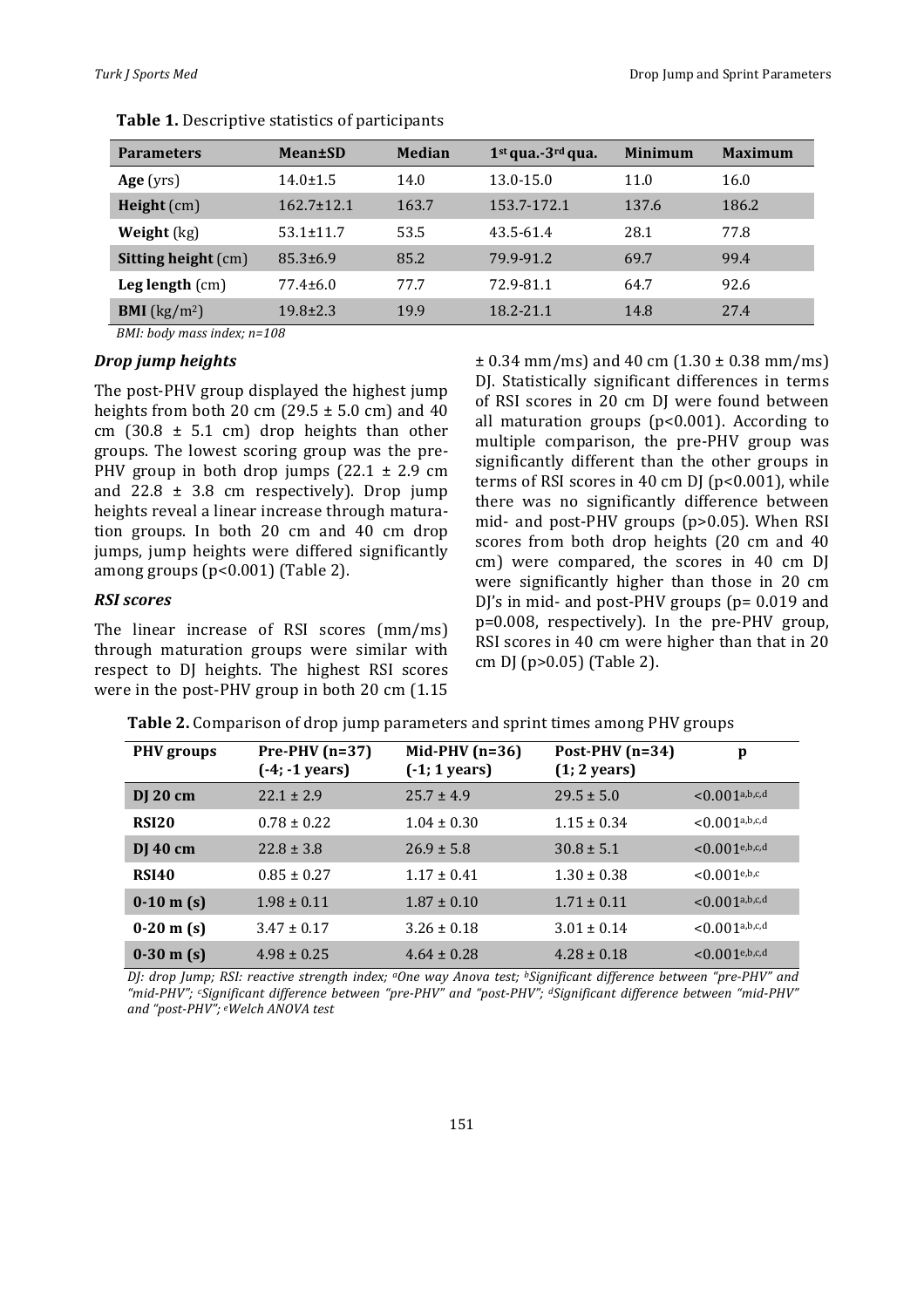## *Sprint times*

In all sprint distances  $(10, 20$  and  $30$  m), while the fastest group was the post-PHV group, the slowest group was the pre-PHV group. This situation shows the linear decrease in sprint times with maturation. This difference among groups was similar for drop jump heights and RSI scores. All maturation groups were statistically significantly different from each other for all sprint distances (Table 2) ( $p$ <0.001).

#### *Relationship of RSI scores among sprint times*

RSI scores from 40 cm DJ were negatively and significantly correlated with all three sprint times  $(p<0.05)$  and correlation levels were moderate in the pre-PHV group (Table 3). In the mid-PHV group RSI scores from both 20 cm and 40 cm DJ were negatively and significantly correlated with 20 m sprint times. In post-PHV group only the RSI in 40 cm DJ was

negatively and significantly correlated with 20m sprint times. According to these findings, it may be said that correlation levels between RSI in 40 cm DJ and 20 m sprint times is decreasing with maturation. RSI in both 20 and 40 cm DJ are correlated predominantly with 20 m sprint times in youth soccer.

| <b>PHV</b> | <b>RS</b>    | <b>Correlation</b> | $0 - 10m$ | $0 - 20m$ | $0-30m$  |
|------------|--------------|--------------------|-----------|-----------|----------|
| Pre-PHV    | <b>RSI20</b> | r                  | $-0.29a$  | $-0.34a$  | $-0.38a$ |
|            |              | p                  | 0.187     | 0.108     | 0.077    |
|            | <b>RSI40</b> | r                  | $-0.44a$  | $-0.55a$  | $-0.54a$ |
|            |              | p                  | $0.035*$  | $0.006*$  | $0.007*$ |
| Mid-PHV    | <b>RSI20</b> | r                  | $-0.16a$  | $-0.39a$  | $-0.35a$ |
|            |              | p                  | 0.442     | $0.047*$  | 0.078    |
|            | <b>RSI40</b> | r                  | $-0.20a$  | $-0.43a$  | $-0.40a$ |
|            |              | p                  | 0.326     | $0.027*$  | $0.043*$ |
| Post-PHV   | <b>RSI20</b> | r                  | $-0.21a$  | $-0.14a$  | $-0.20a$ |
|            |              | p                  | 0.274     | 0.473     | 0.320    |
|            | <b>RSI40</b> | r                  | $-0.27a$  | $-0.38a$  | $-0.36a$ |
|            |              | p                  | 0.172     | $0.045*$  | 0.059    |

| Table 3. Correlations of RSI scores with sprint times |
|-------------------------------------------------------|
|-------------------------------------------------------|

*RSI* 20: RSI from 20 cm DJ; RSI 40: RSI from 40 cm DJ; PHV= Peak height velo*city;* RSI: reactive strength index; r: Pearson correlation coefficient; \*p<0.05

### **DISCUSSION**

The main purpose of this study was to compare the differences in drop jump and sprint parameters, considering maturation status. The other purpose was to investigate the correlations between RSI scores, sprint times and drop jump parameters for each PHV group. The main finding of the study was that differences among PHV groups were statistically significant in terms of drop jump and sprint parameters. Byrne et al. (16) state that the optimal RSI score could be found by using box heights between 30 cm and 60 cm in adults. RSI is usually found by using a 5-hopping test  $(8)$ . Müller et al.  $(17)$  measured RSI by using drop jump in 9-14 yr old childrens, optimal drop height of being unclear.

In this study, two different drop heights are used (20 cm and 40 cm). DJ heights (cm) from both drop heights were significantly different and increasing linearly among PHV groups ( $p$ <0.001). Significant increases were found in RSI from 20 cm drop height among PHV groups,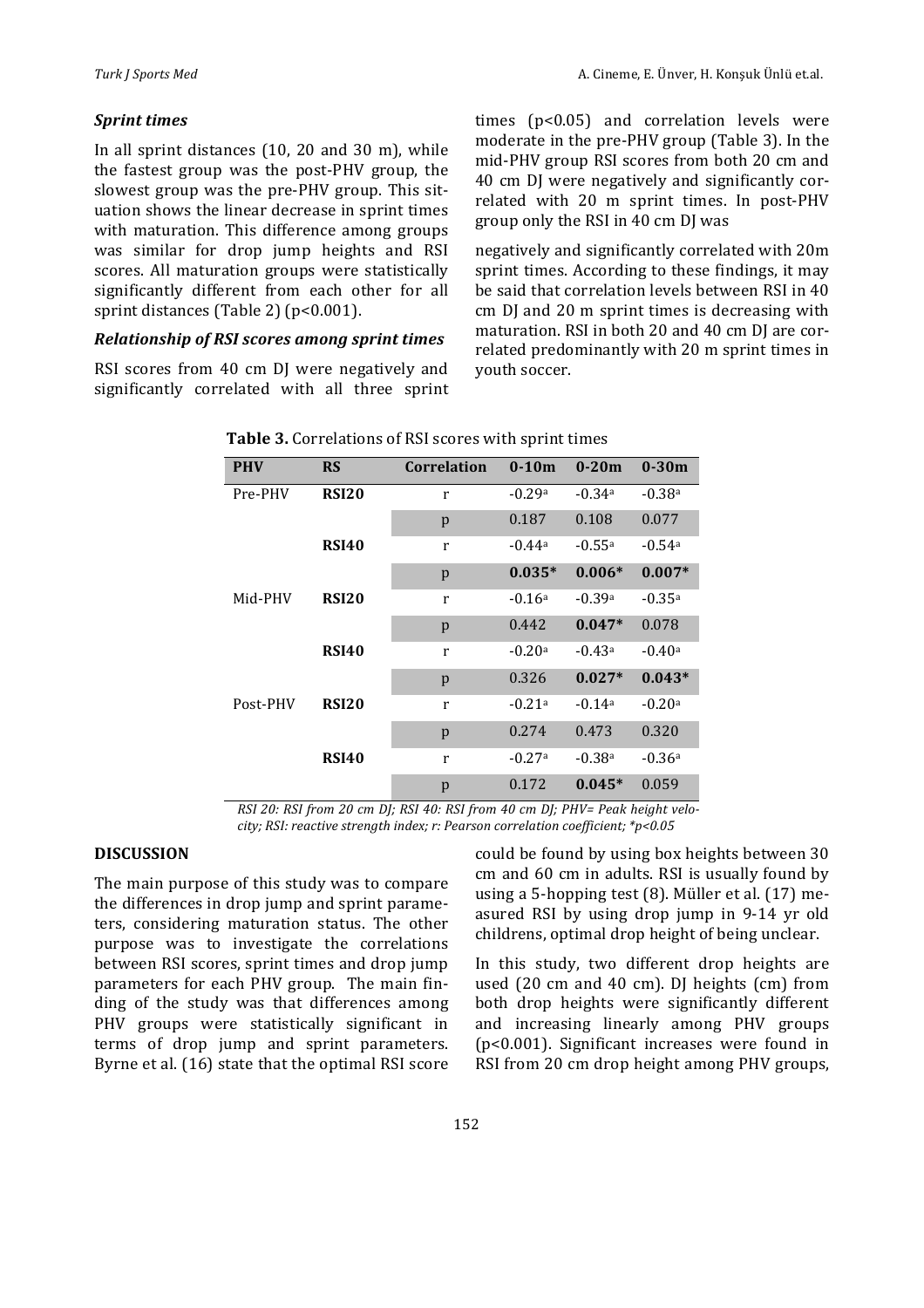and RSI scores increased linearly  $(p<0.001)$ . Altough linearly increasing, the pre-PHV group was significantly low in RSI scores from 40 cm drop height  $(p<0.001)$ , and there were no significant differences between mid- and post-PHV groups.

According to Lloyd et al. (18), the main reason of these differences among PHV groups lie in the maturation processes of muscle elastic properties during childhood and adolescence. The contractile and elastic components of SSC gradually increase during maturity (1). Series elastic elements (SEE) of muscle are important for SSC performance. It is stated that SEE changes through maturation during childhood and adolescence. Leg and tendon stiffness is strongly relate to movements such as hopping, maximum speed and running economy which require SSC. These parameters are also important to determine the SSC level during vertical jump  $(18)$ . Sahrom et al. (1) state that mechanical stiffness which is one of the main indicators of SEE level, differs between 84-334 % among maturation groups. Findings in this study also support this statement, as maturation groups differ significantly  $(p<0.001)$ . The probable reason of this significant difference is stated by Lloyd et al.  $(19)$ . A reason for this finding might be the decline in motor coordination, depending on differential timings of growth spurt of leg and trunk before PHV. Another possible reason was stated by Moran et al. (20), who tried to explain by the development of hormonal profiles and the musculoskeletal system during maturation.

RSI is an important monitoring instrument of effective SSC usage  $(3,21)$ , and in this study it significant differences were found among PHV groups ( $p$ <0.001). This finding supports those of Lloyd et al. (19), who found a significant increase in RSI as well as in jump height of CMJ and SJ through chronological age and PHV. In another study  $(10)$ , the post-PHV group was significantly outperformed by the pre-PHV group in RSI. Accordingly, it can be said that increasing of RSI depends on development of strength and decreasing in ground contact times, which occur during the maturation process, as for sprinting (22).

Maximal sprint speed develops in a nonlinear fashion during childhood (5-9 yrs) and adolescence  $(12-14 \text{ yrs})$   $(11,23)$ . The major differences in the development of maximal speed during childhood and adolescence occurs between the ages of 12 and 14 in both genders, but mainly in boys due to development of strength (22). Peak improvements in sprint speed occur between 8-18 months before and during the period of PHV. It is also stated that decrements in sprint speed can be seen 12 months before PHV (11,23). More significant improvements were reported in 30 m sprint performances during mid- to two years post-PHV (24).

The performance of maximal sprint speed depends on two factors which are stride length (SL) and stride frequency (SF). It is observed that SL is increasing but SF is decreasing during maturation especially in pre-PHV (25). The changes in kinetic, kinematic and stiffness variables during maturation are associated with sprint performance (23). From the kinetic perspective, the possible reason of the increase in SL is explained with the increase in leg length. But increasing of leg length with growth and maturation influences maximal speed development due to resultant increase of SL. The increase in SL depends on alteration of muscle-tendon characteristics during maturation. This may include increased muscle cross-sectional area (CSA), fascicle length, pennation angle, muscle-tendon junction size and stiffness (25). SL also increases as a result of strength and power augmentation  $(26)$ . These factors influence motor skill development such as maximal sprint speed around PHV (25). SF may actually decline while ground contact time increases during pre-PHV (22,25). But these variables stabilise around PHV. It is also stated that SF is associated with body mass during maturation, especially in pre-PHV. The increase in body mass may result in that the children spend more time during ground contact (23,25).

In our study all sprint times were decreasing linearly through PHV groups. The differences of sprint times among PHV groups were significant. This finding supports statements in literature, as described above. The differences of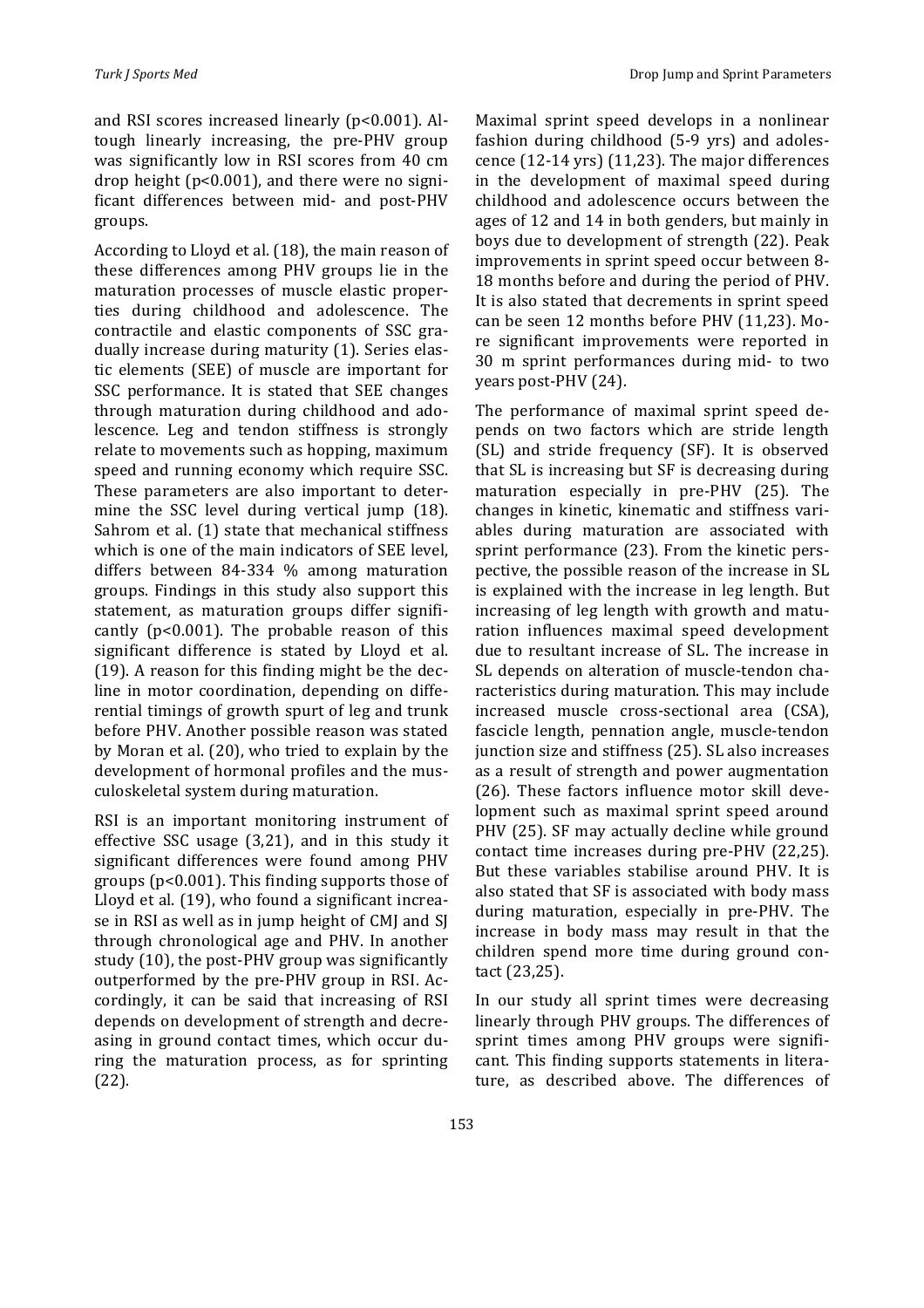sprint times also support other findings of RSI as an indicator of SSC, sprint times being also moderately correlated in each maturation group (Table 3). When sprint times are taken into consideration, it is observed that signicifant relationships were mostly between 20 m sprint times and RSI scores especially in the 40 cm DJ height in age groups. This can be clarified by the effect of the majority of sprint displacements shorter than  $20 \text{ m}$  (2-4s) in a soccer match (27). Healy et al.  $(28)$  state that  $20$  m is the sprint distance beyond which speed is in maximal transition. It can be said that RSI is also an important parameter to determine the sprint transition phase in these groups (Table 3).

To conclude, according to our findings it can be. said that 40 cm drop height and 20 m sprint distance are more optimal to monitor SSC performance of youth soccer players during maturation. During training with youth, it is important to applicate a training program that includes sprint and plyometric workouts. These different abilities of stretch-shortening cycle movements continue to develop linearly within the natural development proccess during maturation.

#### **REFERENCES**

- 1. Sahrom SB, Cronin JB, Harris NK. Understanding stretch shortening cycle ability in youth. Strength *Cond J*. 2013;35(3):77-88.
- 2. Fukutani A, Misaki J, Isaka T. Effect of preactivation on torque enhancement by the stretch-shortening cycle in knee extensors. *PloS One*. 2016;11(7):e0159058.
- 3. Suchomel TJ, Sands WA, McNeal JR. Comparison of static, countermovement, and drop jumps of the upper and lower extremities in U.S. Junior National Team male gymnasts. Sci Gymnast J. 2016;8(1):15-30.
- 4. García-Pinillos F, Martínez-Amat A, Hita-Contreras F, et al. Effects of a contrast training program without external load on vertical jump, kicking speed, sprint, and agility of young soccer players. *J Strength Cond Res*. 2014;28(9):2452-60.
- 5. Flanagan EP, Comyns TM. The use of contact time and the reactive strength index to optimize fast stretchshortening cycle training. *Strength Cond J*. 2008;30(5):32-8.
- 6. Kipp K, Kiely MT, Geiser CF. Reactive strength index modified is a valid measure of explosiveness in collegiate female volleyball players. *J Strength Cond Res*. 2016;30(5):1341-7.
- 7. Harry JR, Barker LA, James R, et al. Performance differences among skilled soccer players of different pla-

ying positions during vertical jumping and landing. *J Strength Cond Res*. 2018;32(2): 304-12.

- 8. Lloyd RS, Oliver JL, Hughes MG, et al. Age-related differences in the neural regulation of stretch-shortening cycle activities in male youths during maximal and sub-maximal hopping. *J Electromyogr Kinesiol*. 2012;22(1):37-43.
- 9. Lloyd RS, Radnor JM, De Ste Croix MB, et al. Changes in sprint and jump performances after traditional, plyometric, and combined resistance training in male youth pre- and post-peak height velocity. *J Strength Cond Res*. 2016;30(5):1239-47.
- 10. Lloyd RS, Oliver JL, Radnor JM, et al. Relationships between functional movement screen scores, maturation and physical performance in young soccer players*. J Sports Sci*. 2015;33(1):11-9.
- 11. Philippaerts RM, Vaeyens R, Janssens M, et al. The relationship between peak height velocity and physical performance in youth soccer players. *J Sports Sci*. 2006;24(3):221-30.
- 12. Beunen G, Malina RM. Growth and biologic maturation: relevance to athletic performance. In: The Young *Athlete*. pp. 3-17;2008.
- 13. Lloyd RS, Oliver JL, Faigenbaum AD, et al. Chronological age vs. biological maturation: implications for exercise programming in youth. *J Strength Cond Res.* 2014;28(5):1454-64.
- 14. Rumpf MC, Cronin JB, Oliver JL, et al. Vertical and leg stiffness and stretch-shortening cycle changes across maturation during maximal sprint running. *Hum Mov Sci*. 2013;32(4):668-76.
- 15. Malina RM, Kozieł SM. Validation of maturity offset in a longitudinal sample of Polish boys. *J Sports Sci*. 2014;32(5):424-37.
- 16. Byrne PJ, Moran K, Rankin P, et al. A comparison of methods used to identify 'optimal' drop height for early phase adaptations in depth jump training. *J Strength Cond Res*. 2010;24(8):2050-5.
- 17. Müller L, Hildebrandt C, Müller E, et al. Long-term athletic development in youth alpine ski racing: the effect of physical fitness, ski racing technique, anthropometrics and biological maturity status on injuries. Front *Physiol*. 2017;8:00656.
- 18. Lloyd RS, Oliver JL, Hughes MG, et al. Reliability and validity of field-based measures of leg stiffness and reactive strength index in youths. *J Sport Sci*. 2009;27(14):1565-73.
- 19. Lloyd RS, Oliver JL, Hughes MG, et al. The influence of chronological age on periods of accelerated adaptation of stretch-shortening cycle performance in pre and postpubescent boys. *J Strength Cond Res*. 2011;25(7):1889-97.
- 20. Moran JJ, Sandercock GRH, Ramírez-Campillo R, et al. Age-related variation in male youth athletes' countermovement jump after plyometric training: a metaanalysis of controlled trials. *J Strength Cond Res*. 2017;31(2):552-65.